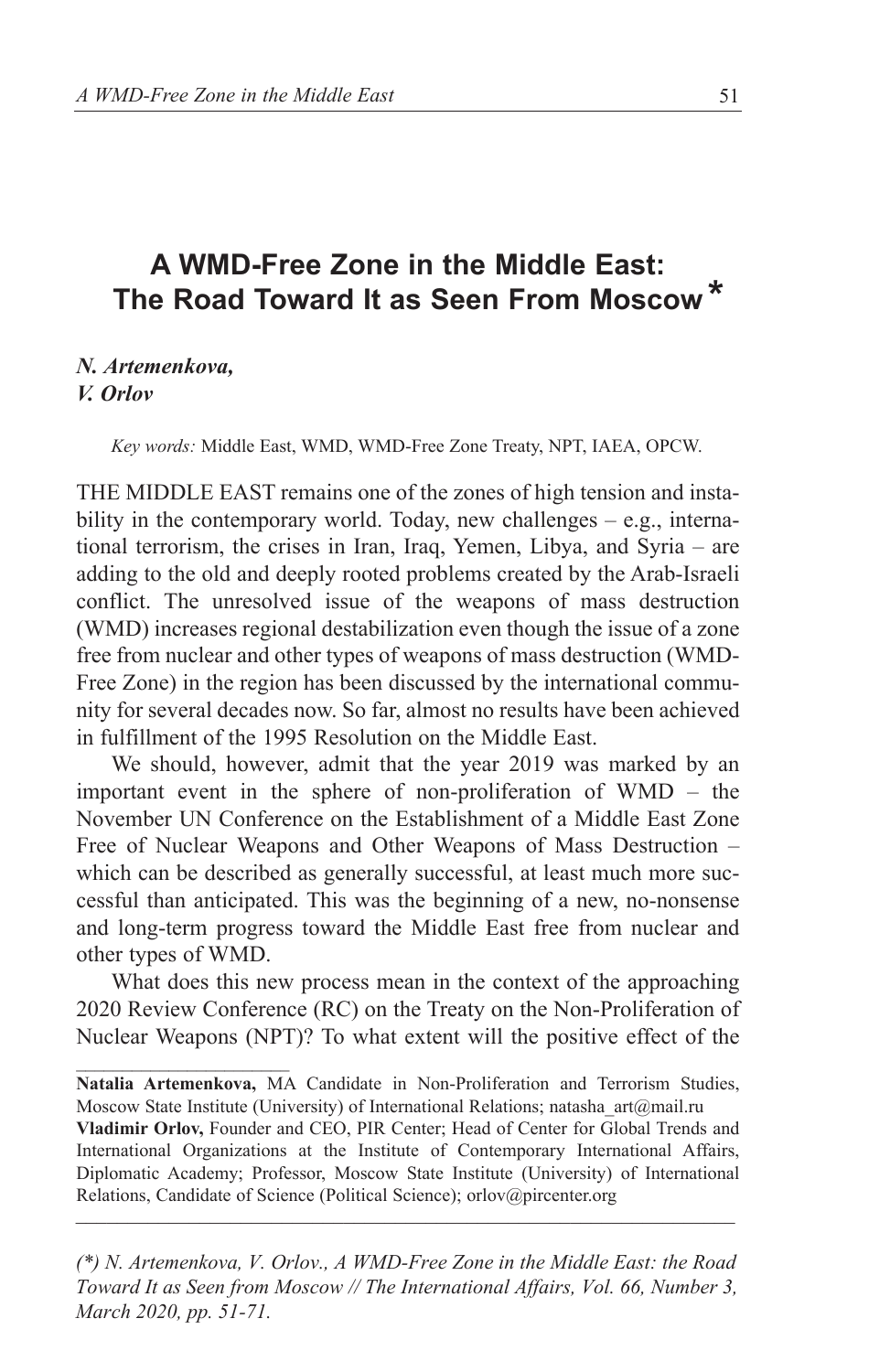November Conference cool the heat of discussions of the WMDFZ at the coming 2020 RC? What will these dynamics mean for Russia and its interests? Let us call a spade a spade – Russia is one of the key players here and one of long standing.

## **The Soviet Union as the Initiator of the Nuclear-Free Approach to the Middle East**

ON JANUARY 22, 1958, TASS issued a Statement that said, in particular: "The Middle East should and can become a zone of peace where there is no and should never be nuclear weapons and missiles, a zone of good neighborhood and friendly cooperation between states."1 This suggestion remained unrealized in the unfavorable foreign policy context of the bipolar world. The U.S. was of the opinion that the Soviet Union promoted "the establishment of the nuclear weapons free zones as a way, we believe, of weakening the military capabilities of the United States and its allies."2 In 1961, events started unfolding as predicted by the TASS Statement: Washington deployed its PGM-19 Jupiter medium-range ballistic missiles in Turkey.

In 1974, sixteen years after the Soviet initiative and two Arab-Israeli wars, Iran launched an official discussion on the UN GA platform of a nuclear weapon-free zone (NWFZ) in the Middle East. In the same year, the UN General Assembly passed the resolution "Establishment of a Nuclear Weapon-Free Zone in the Region of the Middle East," which was approved by 128 countries, including the Soviet Union and the United States, with Israel abstaining.

At the 1985 NPT RC, the Soviet delegation stated that the time had come to start practical realization of the NWFZ initiative and pointed out that it would be much easier to do so if no nuclear weapons were deployed in the states of the Middle East and the territories they controlled.3

In 1990, on the initiative of President of Egypt Hosni Mubarak supported by all five permanent members of the UN SC, the Nuclear Weapon Free Zone was transformed into a wider WMD-Free Zone concept.

## **1995: The Fateful Resolution Adopted**

AT THE FIRST FOUR review conferences, a nuclear-free zone in the Middle East received little attention. The situation changed radically in 1995 when the future of the Non-Proliferation Treaty was at stake. Russia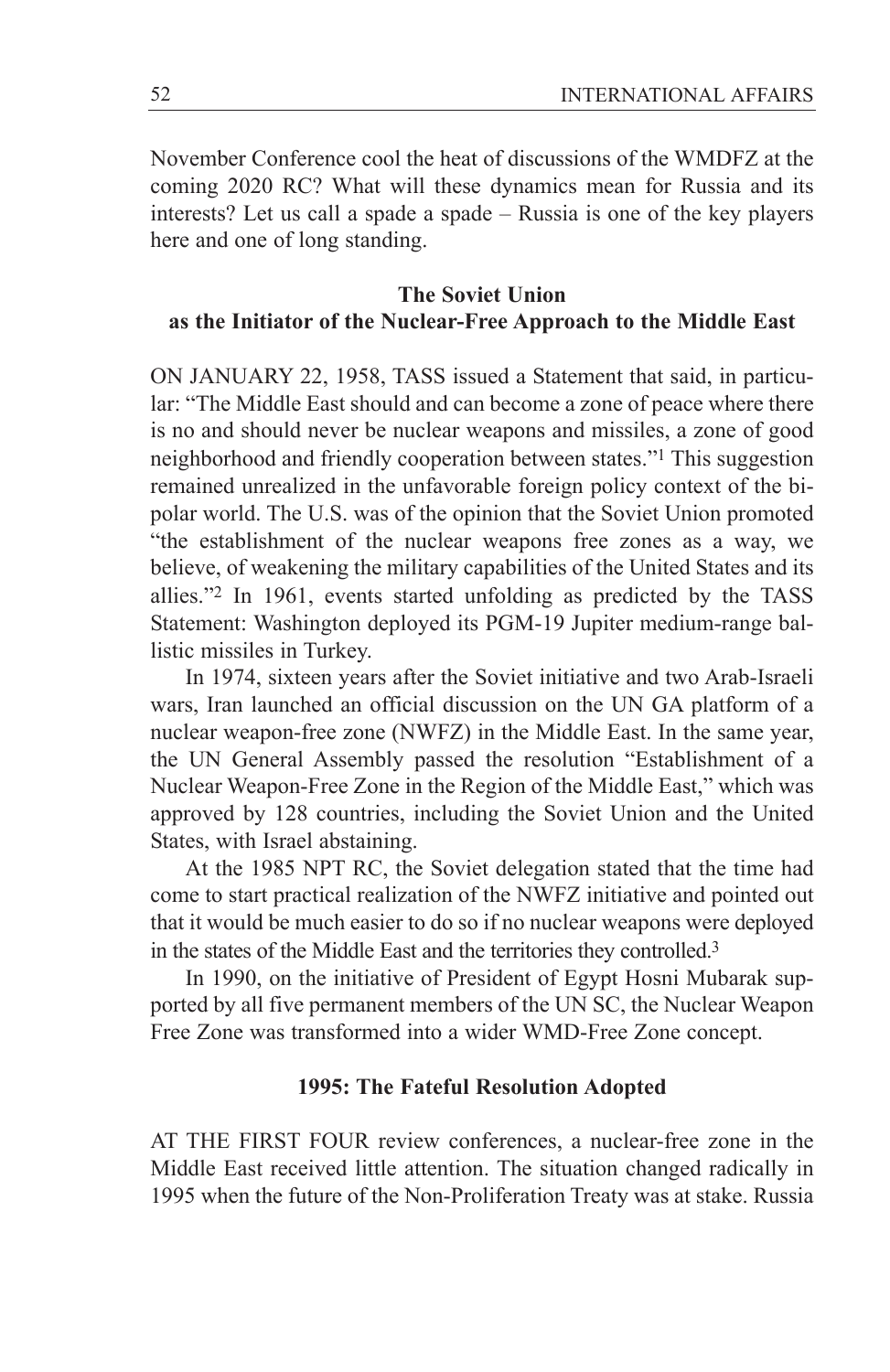and the other nuclear powers participating in the NPT were convinced that it should become by consensus a treaty of unlimited duration. From the very beginning, however, it became clear that the position of the Arab states on the WMDFZ might become a stumbling block.

At the 1995 RC, the League of Arab States laid on the table its draft resolution on the Middle East that condemned Israel for refusing to join the NPT and demanded that a WMDFZ should be established. Foreign Minister of Egypt Amr Moussa stated that "as long as Israel keeps

By acting consistently to create favorable conditions for a WMD-free zone in the Middle East, Russia cannot and should not do the jobs of others. Security in the region is the concern of its countries.

away from NPT, this country cannot rely on the Treaty for its safety."4 Israeli officials assured that they accepted "the aim of setting up the WMDFZ in the Middle East yet insisted that before the talks on the issue begin the threats emanating from the regional states hostile to it, Iran, Iraq and Libya in particular, should be reduced. Israel would be ready to discuss a reliable WMDFZ when a solid and time-tested peace had been established."5

The final document, which did not mention Israel, appeared after protracted consultations between its co-authors – Great Britain, Russia and the United States. After heated debates behind the scenes, the Arab countries agreed to exchange their agreement on the NPT unlimited duration for a resolution on the Middle East that called "upon all States in the Middle East to take practical steps at appropriate forums aimed at moving towards, inter alia, the establishment of an effectively verifiable Middle East zone free of weapons of mass destruction – nuclear, chemical and biological – and their delivery systems, and to refrain from taking any measures that preclude the achievement of this objective."6 The resolution called on all states in the region to join the NPT and "to place all their nuclear facilities under comprehensive safeguards of the International Atomic Energy Agency (IAEA)."

## **Russia's Considerable Contribution to the Resolution's Adoption**

FIRST, the Russian delegation joined the process at the most important stages – adoption of the final text and agreement on co-authorship.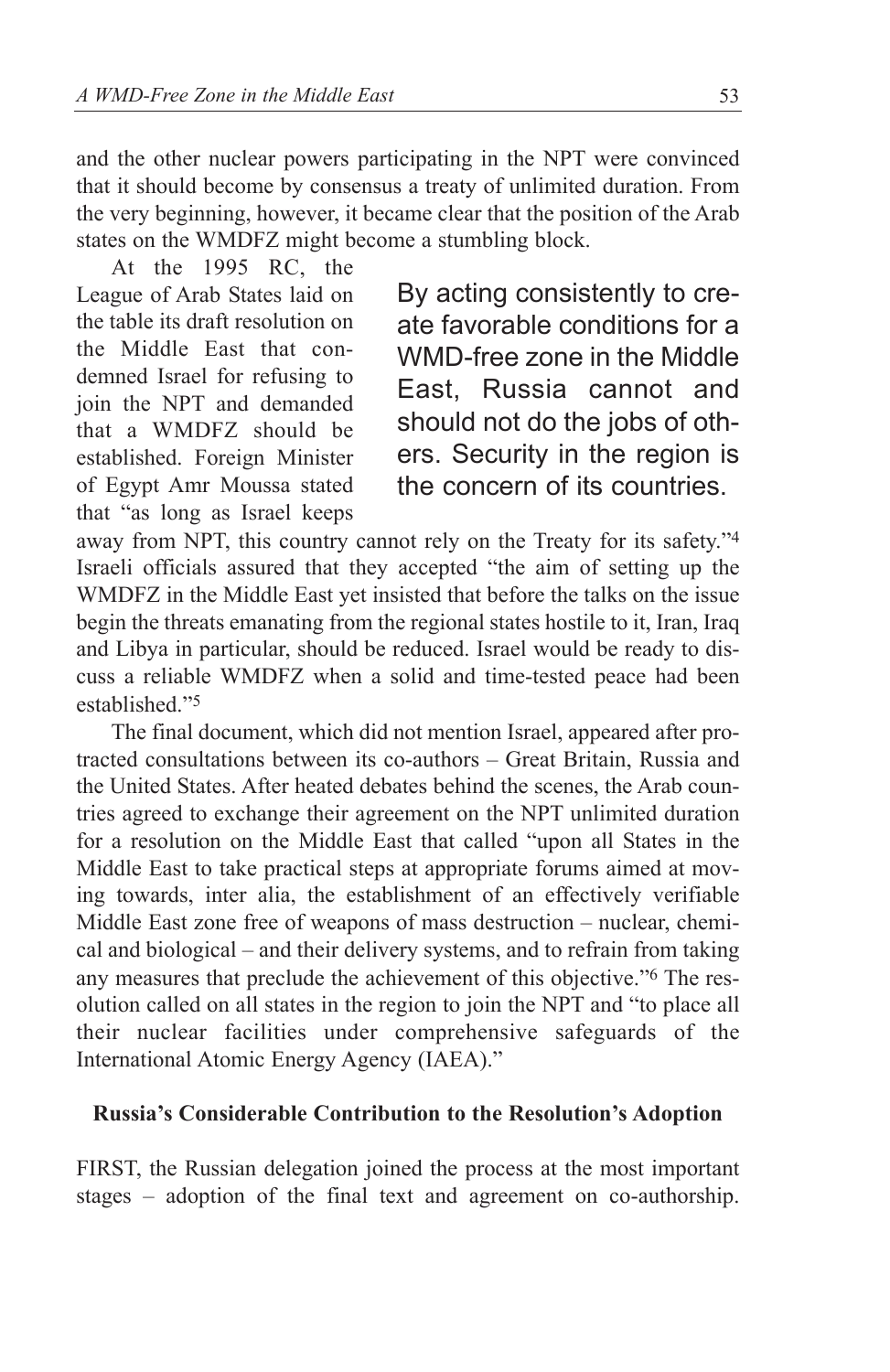Sergey Kislyak, Deputy Head of the Russian Delegation at the 1995 RC, said that "from our point of view, the NPT will be fully effective if all countries join it. […] We fully agree with those who insist that Israel and others should join the treaty."7

Second, the Russian delegation cooperated in a constructive way with the United States on the resolution. According to Lewis Dunn, former U.S. Ambassador to the RC, "in the closing negotiations over this Resolution, U.S.-Russian cooperation was critical – and proved absolutely essential to achieving consensus on Indefinite Extension without a vote."8

"Indefinite Extension without a vote," that is, extension by consensus, was possible because the resolution on the Middle East had been included in the "big packet" of final documents with the decision on the NPT indefinite extension. The NPT extension was the only legally binding decision of the 1995 Conference; all others were purely political. We are convinced, however, that inside this packet, all elements are tightly connected and that an annulment of the WMDFZ decision in the Middle East will annul the Indefinite Extension decision.

## **The WMDFZ Dialogue Within the 2000-2010 Review Cycles**

BY 2000, the UAE, Djibouti and Oman had joined the NPT; Israel became the only one in the Middle East outside the treaty's legal framework. The final document of the 2000 RC defined the resolution on the Middle East as "an essential element of the outcome of the 1995 Conference and of the basis on which the Treaty on the Non-Proliferation of the Nuclear Weapons was indefinitely extended without a vote in 1995."9 The final document likewise registered the extreme importance of Israel's joining the NPT and placement of all of its "nuclear facilities under comprehensive safeguards of the International Atomic Energy Agency (IAEA)."10

Between the Review Conferences of 2000-2010, the international community was informed about the suspicions of undercover activities in the WMD sphere by Iran, Iraq, Libya, and Syria.11 This added urgency to the comprehensive solution of the WMDFZ issue, yet the instruments created in 1995 were not applied.

The RC 2005 revealed the fact that the states-NPT members were not ready to compromise: the conference ended without a final document. The George W. Bush Administration did not consider the WMDFZ as a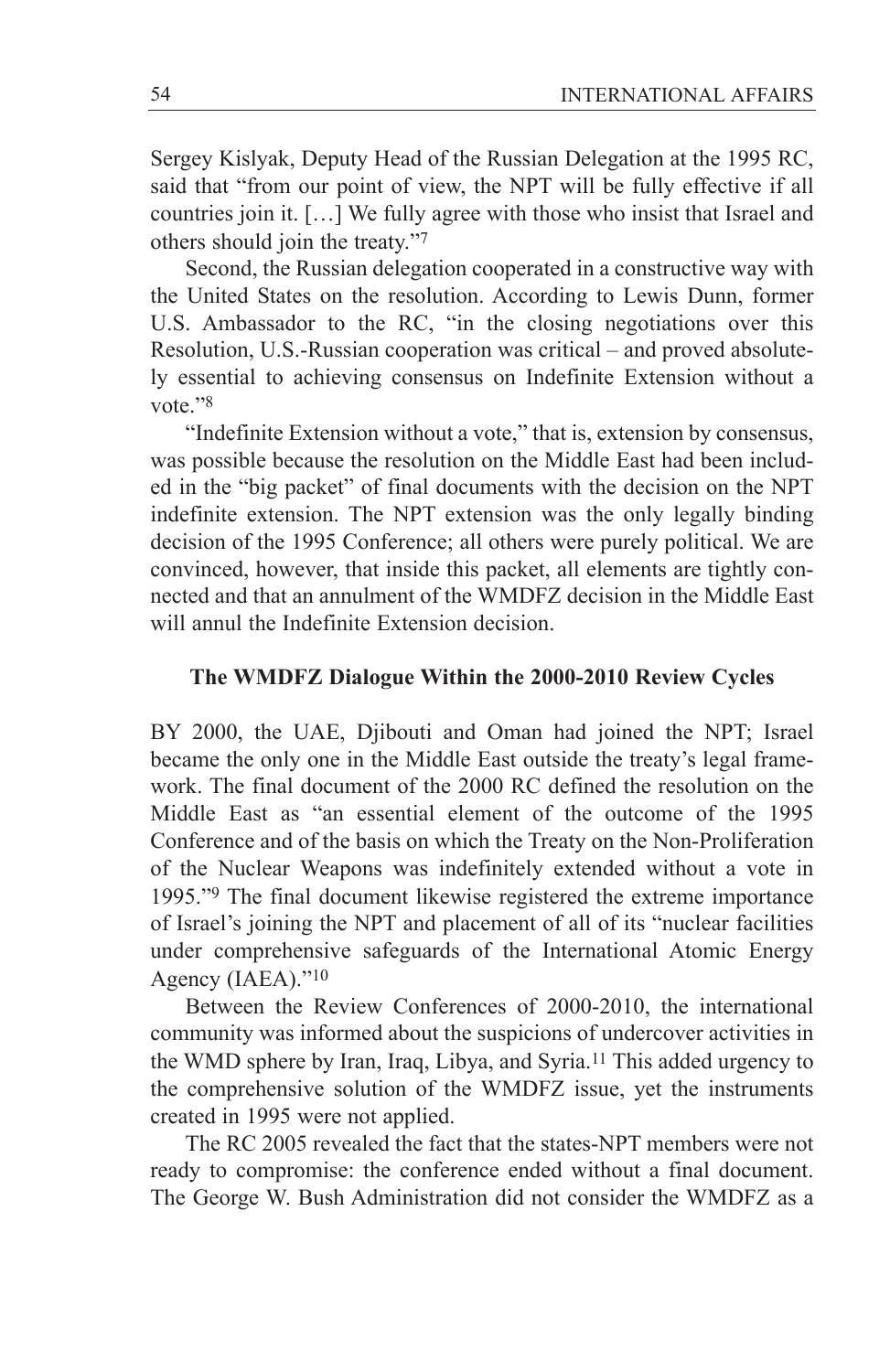priority12 and tried, instead, to shift emphasis to Iran's failure to obey the Non-Proliferation Treaty.

In 2009, at the third session of the Preparatory Committee (PC) of the 2010 Review Conference, the Russian side formulated constructive proposals to lead the WMDFZ issue out of the impasse. In our opinion, it was a serious array of breakthrough and timely proposals and ideas.13

First, it suggested to convene an international conference of interested states to discuss the implementation of the 1995 Resolution and appoint a Facilitator responsible for consultations with the states of the Middle East.

Second, all local states were recommended to join the Comprehensive Nuclear-Test-Ban Treaty (CTBT). As the first step, Russia called on all countries that had signed the treaty – Israel, Egypt and Iran – to ratify it.14

Third, Russia suggested that the Middle Eastern countries should not set up and develop uranium enrichment and chemical processing of spent nuclear fuel. Instead, they should rely on guaranteed supplies of nuclear fuel through the mechanism of multisided approaches to the nuclear fuel cycle. In this connection, Russia mentioned the International Uranium Enrichment Center (IUEC) in Angarsk.15

The above-mentioned suggestions were made at the meetings of the Russian-American Arms Control and International Security Working Group. In addition, there was bilateral exchange of opinions on the zone issue: Ellen Tauscher, Under Secretary for Arms Control and International Security Affairs, shared information with Sergey Ryabkov, Deputy Foreign Minister of Russia, related to the talks with Egypt. It was expected that the latter would block the final document of the Conference if it failed to register the progress on the WMDFZ issue.

Coordination of the Middle Eastern part of the Final Document of the 2010 RC on the NPT was an uphill job. American diplomats spared no effort to avoid the following formula: "Recalling that the 2000 Review Conference had reaffirmed the necessity of Israel's accession to the Treaty and the placement of all its nuclear facilities under comprehensive IAEA safeguards."16 A positive role in solving this problem belongs to Rose Gottemoeller, the then Under Secretary of State for Arms Control and International Security at the U.S. State Department. Israel negatively responded to the decision and pointed out that the countries that had joined the NPT and violated it (Iraq under Saddam Hussein, Libya, Syria, and Iran) presented a much bigger problem for the regime of non-proliferation. 17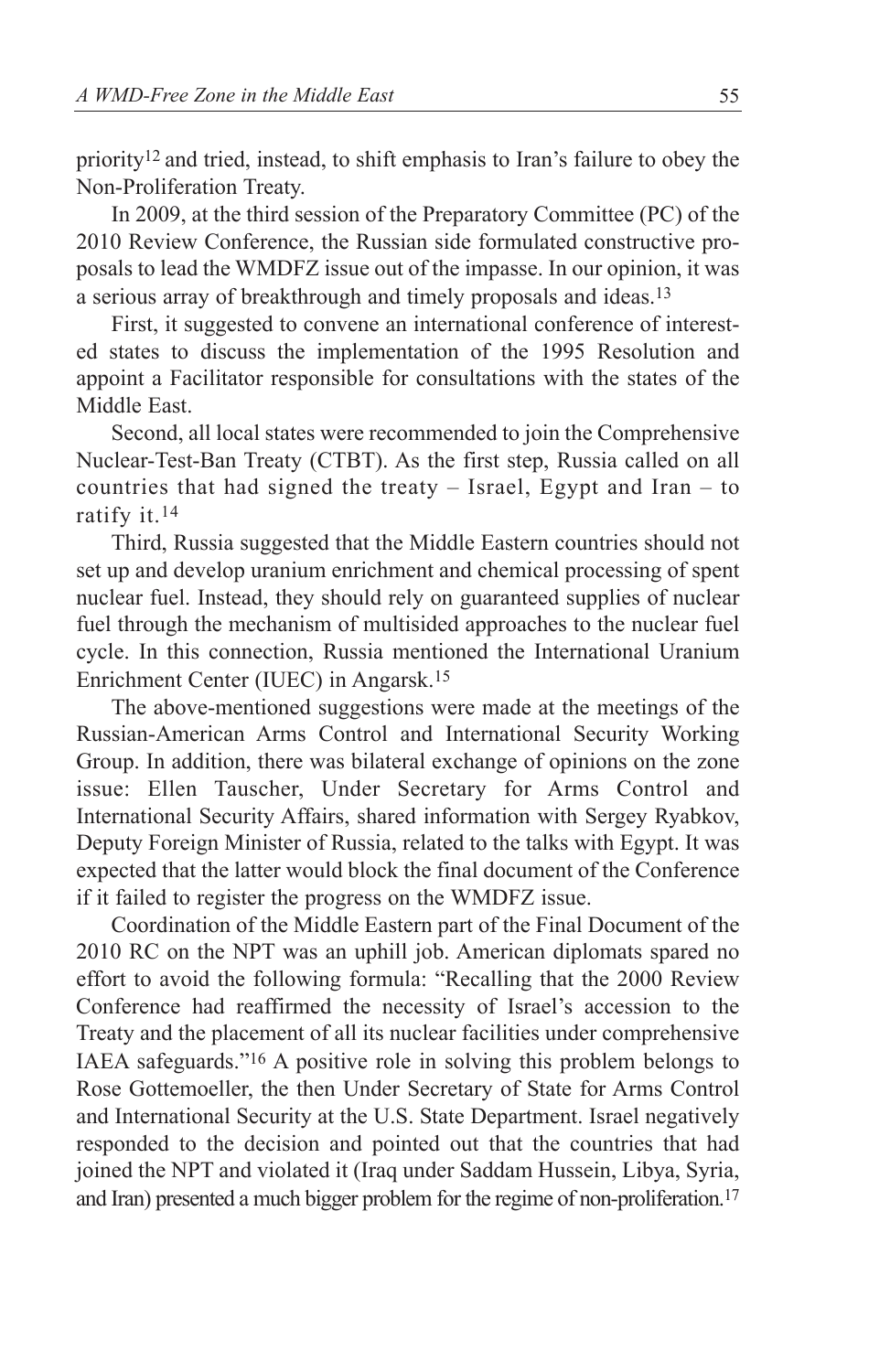Nevertheless, this formula opened the road toward a compromise decision on convocation in 2012 of a conference attended by all Middle Eastern states to discuss the establishment of WMDFZ based on understandings voluntarily achieved by the region's states. Preparations for the Conference were entrusted to the UN Secretary General, the United Sates, Great Britain, and Russia as the co-sponsors of the 1995 Resolution on the Middle East; it was expected that the Facilitator would supervise practical efforts.

# **The Conference of 2012 That Never Took Place and the Consultations in Switzerland**

THE DECREE of the President of Russia, "On Realization of the Foreign Policy Course of the Russian Federation" of May 7, 2012, said in part: "Pursuant of the consistent implementation of the Russian Foreign policy course… I hereby decree: The Ministry of Foreign Affairs of the Russian Federation, together with other federal executive bodies… are instructed to support the establishment in the Middle East of a zone free of weapons of mass destruction and means of their delivery."18

Speaking at the First Session of the Preparatory Committee of the 2015 RC, head of the Russian delegation Mikhail Ulyanov said that the 2012 Conference was one of the foreign policy priorities of Russia and that it was critically important to "implement it without further delays" in the specified time, that is, in 2012.19

During the preparations for the 2012 Conference, Washington was gradually withdrawing its support of the specific suggestions of the 2000 and 2012 Review Conferences that called on Israel to join the NPT and put its nuclear objects under comprehensive control of IAEA. Instead, the White House was talking about the region's unsettled problems and lack of trust between the region's states. This approach had little in common with the positions of the Arab states who never missed a chance within the review process to point to the great importance of the decisions passed in 1995 and 2010, including a very much needed international conference. 20

Different positions on the decision to include the regional security and peace issues into the agenda of the 2012 Conference were another stumbling block. Israel treated inclusion as the main condition of its participation, while the Arab states and Iran believed that peace in the region and the issues related to the establishment of the WMD-free zone should be treated separately.21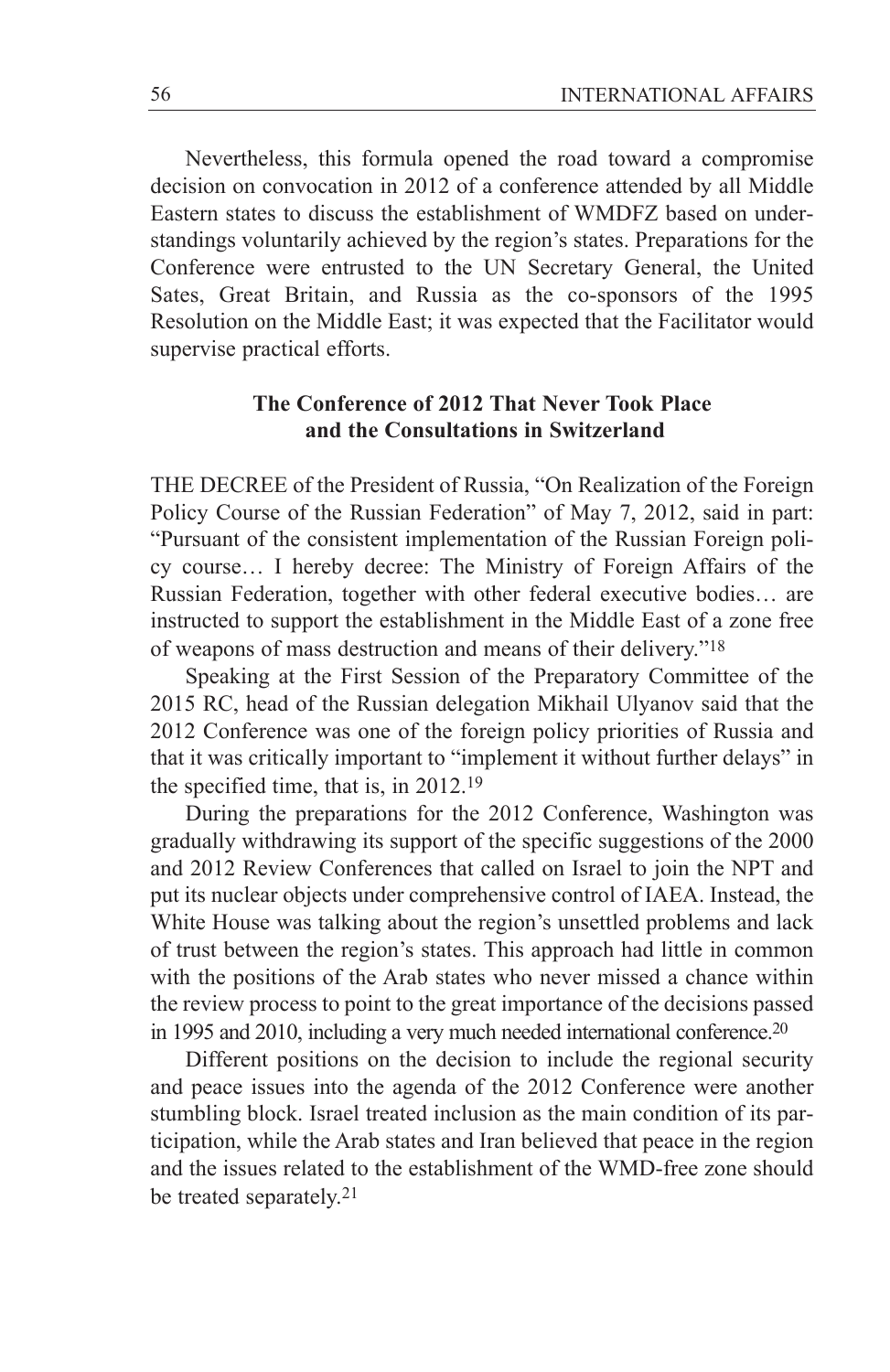In October 2012, Moscow held a highly interesting, for many reasons, international seminar in this mainly unfavorable context. Organized by PIR-Center, one of the Russian NGOs, it was attended by official representatives of the key interested actors – Russia, the United States, Iran, Israel, the League of Arab States, UN Facilitator Jaakko Laajava and others. It was at that informal meeting that Iran confirmed, for the first time, that it would attend the Helsinki Conference. Israel made no similar statements but met behind-the-scenes with the representative of the Arab League.

By November 2012, however, due to disagreements between the sides, the Facilitator had failed to reach an agreement on the common agenda. Washington in fact disavowed its support of the Conference which forced Russia and the United States make separate statements about its postponement.22 In its statement, Moscow insisted that the Conference should be held "no later than April next year," while Washington pointed out that a "deep conceptual gap" between the region's countries did not allow to specify exact dates.

The year 2013 brought the impression that the world had finally achieved a breakthrough on the issues related to the Middle Eastern and WMD problems. First, the long-expected talks on the Iran nuclear program began in Geneva, which involved five permanent members of the UN SC, Germany and Iran. Second, the Russian idea of multisided consultations was set in motion against the background of Russian-American consultations on Syria. As a result, between late 2013 and 2014, Switzerland hosted five rounds of talks (in Geneva and Glion above Montreux) attended by most of the countries of the Middle East. It was the first time that Israel was willing to fix the date of the WMD-free zone conference which should also discuss the regional security issues. Russia was prepared to support Israel, while the Arab countries were convinced that Israel's idea "diluted" the mandate of the Conference. The talks were closed.

A year later, in 2014, interaction between Russia and the United States experienced a setback: Washington accused the Syrian government of using chemical weapons against civilian population; Israel refused to discuss a possible ratification of CTBT; by that time, the United States and Israel had lost any interest in a WMD-free zone.

### **The 2015 Review Conference**

STRONGLY DISAPPOINTED by the developments around the WMDfree zone, the Arab League, headed by Egypt and supported by members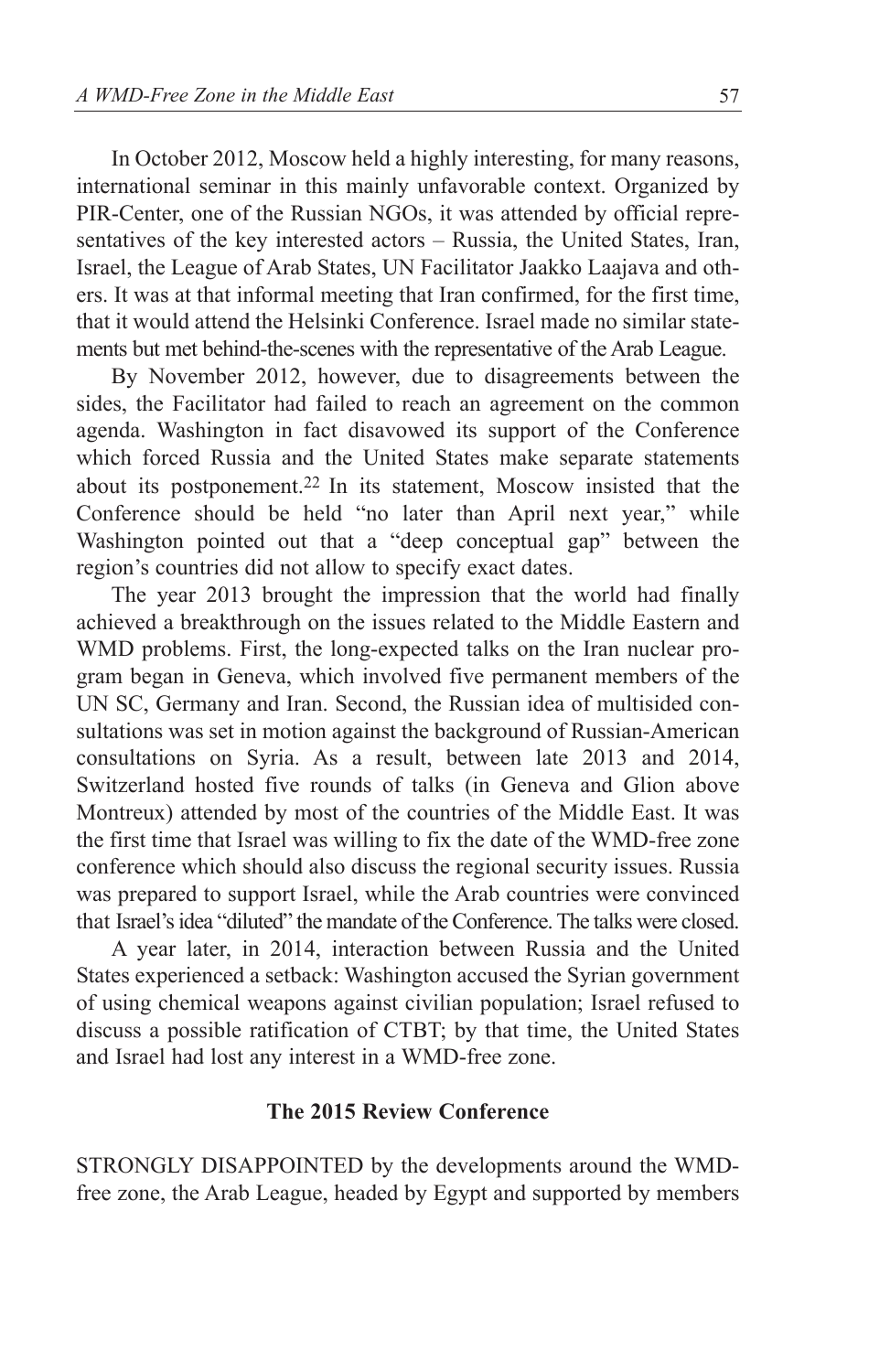of the Non-Alignment Movement, created a new format. They suggested that the UN Secretary General should be appointed the sole authority responsible for holding the conference "within 180 days after the ending of the Review Conference." Israel, who, for the first time in 20 years, attended the RC as an observer insisted on "launching a continuous process of negotiations" to address regional security problems.23

Russia supported the Arab initiative in general and prepared its own working document with a detailed description of the conditions, order and time of convocation: the conference should be convened by UN Secretary General not later than March 1, 2016. According to this document, all states of the Middle East – the Arab League members and Israel – should start direct consultations on the conference agenda and pass all decisions by consensus. Russia, the United States and Great Britain preserved their key roles in the preparations for and organization of the conference.24 The Russian suggestions were not made of-the-cuff; they were formulated in the course of long and far from easy consultations with the Middle East countries and Israel. As could be expected, Moscow was involved in a dialogue with the United States and the UK; it was met with displeasure in certain circles that accused Russia and the United States of "singing in unison." Later, it became clear that this impression was wrong. The United States insisted that all states of the Middle East should achieve an agreement on conditions related to the Conference and "decried the 'arbitrary deadline'"; Great Britain objected to the draft of the Final Document that did not contain the right of veto for the conference's co-organizers.25 The Canadian representatives wanted Israel to be involved in all talks on the WMD-free zone issues. In the final analysis, the obstructionism of the Americans, British and Canadians undermined the consensus at the 2015 RC.

Immediately after the failure, foreign experts announced that it was Egypt who was responsible for it. Egyptian delegation indeed demonstrated maximal intransigence, yet we should bear in mind that the Egyptians had been very patient while waiting for the fulfillment of the 1995 decision on the Middle East. It was the U.S., the UK and Canada, not Egypt, who buried the 2015 Review Conference, which was "an opportunity squandered."

#### **The 2016-2020 Review Cycle**

THE DISAGREEMENTS between the key players became even more obvious during the sessions of the Preparatory Committee of 2017, 2018 and 2019.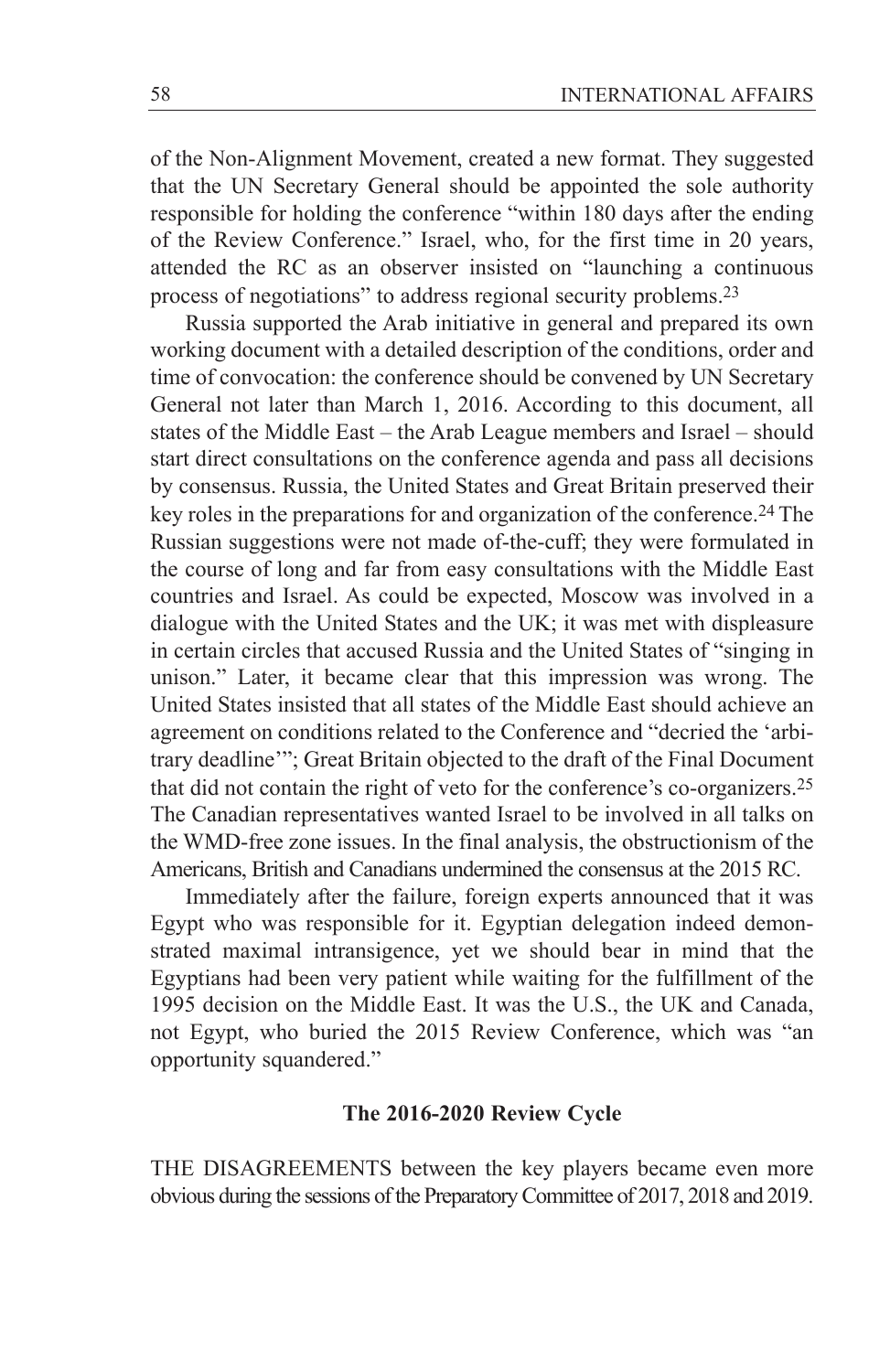In 2017, Washington started talking a lot about the factors that made the WMDFZ impossible: lack of trust, prolonged conflicts and violation of treaties as well as the situation in Syria, Iranian ballistic missile program and the non-recognition of Israel by the majority of Arab states.26

Concerned, Russia continued looking for compromises. At the first session of the 2017 PC, it presented a working document in which three principles of the preparatory work were formulated: "1. All essential decisions during the preparatory process and at the Conference itself should be taken by consensus. 2. Preparatory meetings should preferably be attended by all States of the region. 3. It is advisable to devote one session of the Conference to several specific aspects of regional security. Those items should be agreed upon in advance and fit the context of the 1995 resolution on the Middle East."27 From our point of view, the document was absolutely balanced and took into consideration the interests of Israel and the Arab states.

In its working document of 2018, Washington dismissed the NPT Review Cycle as "ill-suited to resolving such issues in the Middle East, as not all regional states are a Party to the NPT or bound by decisions made in the NPT context."28

Egypt responded with a statement that America was paralyzing the NPT review process which did not agree with its status of one of the coauthors of the Middle East Resolution<sup>29</sup> and warned that the 2020 RC might fail.

In an absence of progress, the Arab League decided to promote the WMDFZ on the UN platform. Later, the UN General Assembly used the draft submitted by the LAS to pass a decision: "To entrust to the Secretary General the convening, no later than 2019 … of a conference on the establishment of a Middle East zone free from nuclear weapons and other weapons of mass destruction"; the goal of this conference was a legally binding treaty. 88 countries (Russia among them) voted for this resolution; 73 abstained while Israel, Liberia, Micronesia, and the United States voted against it. The UN Secretary General was appointed guarantor of the conference.30

It was back in 2016 that the idea of an active involvement of the UN Secretary General in the discussions of the WMDFZ in the Middle East had been formulated for the first time. Ban Ki-moon requested the Advisory Board on Disarmament Matters to provide him with recommendations on how to overcome the "vacuum" in the realization of the resolution on the Middle East. The Advisory Board pointed out that the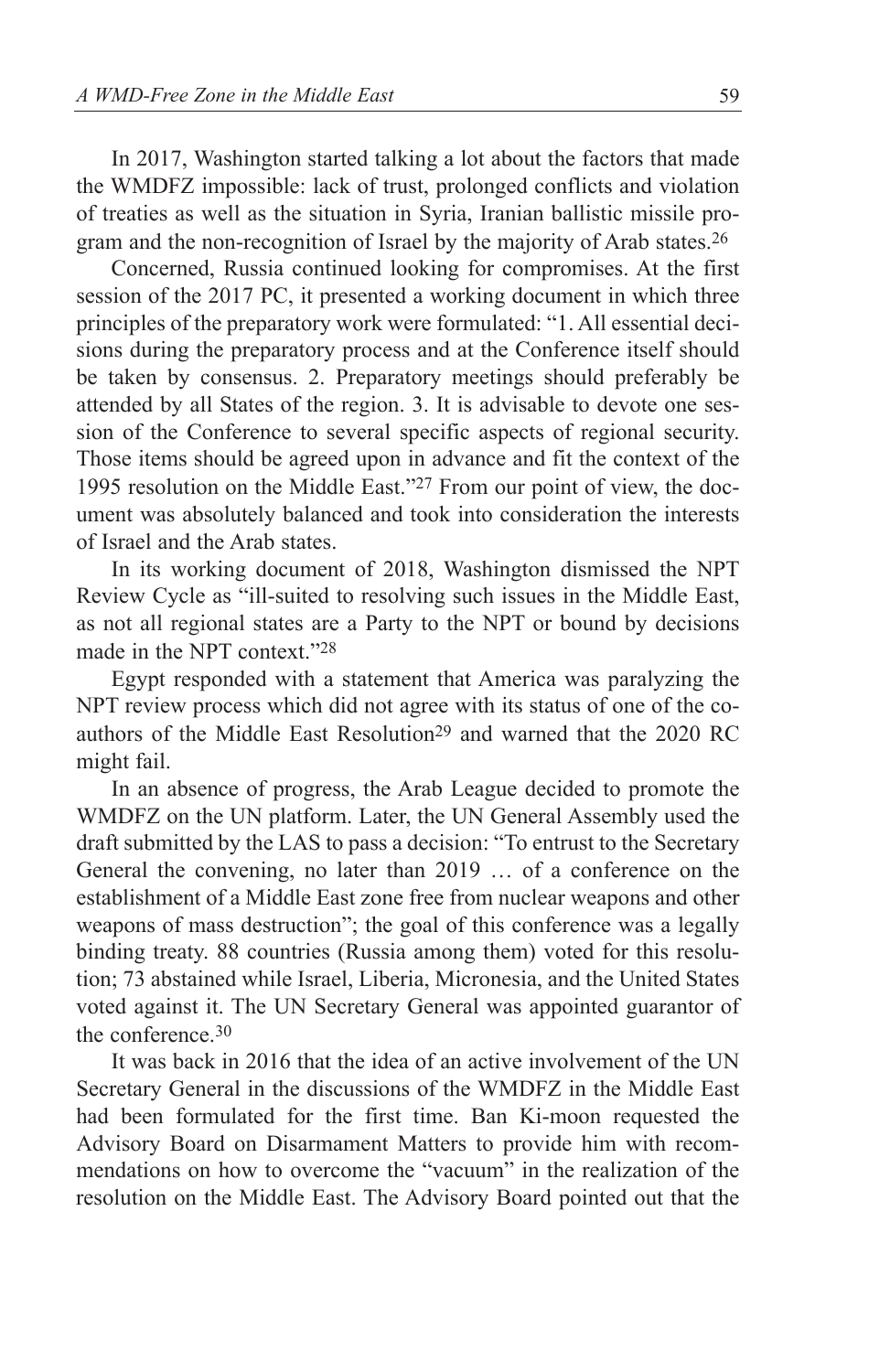Secretary General could play the leading role in encouraging initiatives and ideas that might help revive the talks between all sides involved.<sup>31</sup>

According to the official Russian assessment, active participation of the UN GA in the work on this issue was "a far from ideal yet balanced and absolutely constructive option with no alternatives," because "the work on the Middle Eastern NPT issues ran into an impasse."32

During the Third Session of the PC of 2019, it was announced that the UN Conference on the establishment of the WMD-free zone in the Middle East would take place in New York on November 18-22, 2019. Russia and China immediately reconfirmed their participation while the United States pointed out that it could not accept the November Conference and refused to attend. The UK and France needed more time to decide. The Arab League looked back at the experience in Geneva and Glion and expressed its negative opinion about inviting "moderators" or "coordinators"; as a result, Permanent Representative of Jordan to the United Nations Sima Bahous was appointed chairperson.

### **The November UN Conference of 2019**

IN MAY-JUNE 2019, the Middle Eastern states, in close cooperation with the UN Secretariat, were pouring a lot of efforts into the conference convocation. All Middle Eastern states, the co-sponsors of the 1995 Resolution (Russia, the United Kingdom and the United States), as well as China and France as permanent members of the UN SC and relevant international organizations, were invited on behalf of the UN Secretary General.33

The U.S. representative supported the idea of the WMDFZ in general yet found it necessary to specify that Washington objected to the practiced non-inclusive approach that left certain states of the region out in the cold.34 The reference was to Israel, who was absent because the agenda did not include the regional security issues. From this it followed that the United States would treat any of the Conference's decisions as illegitimate.

Under President Trump, the U.S. position on the WMDFZ took shape against the background of another aggravation of the American-Iranian confrontation triggered by the Washington withdrawal from the Joint Comprehensive Plan of Action (JCPOA). A week before the beginning of the November talks, Christopher Ford, Assistant Secretary of State for International Security and Nonproliferation, spoke at the expert confer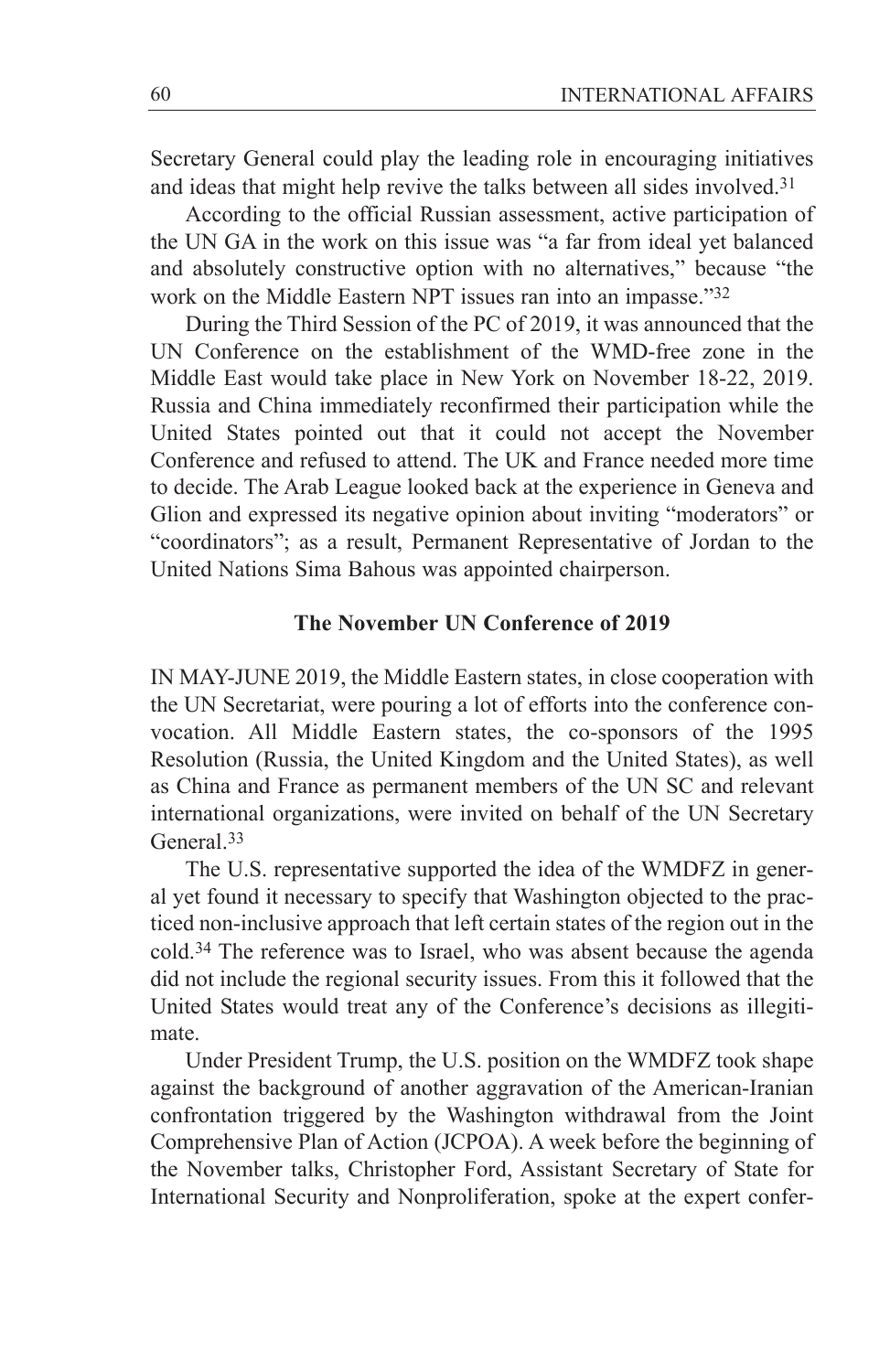ence in Tel Aviv and strongly criticized Iran for being "the leading state sponsor of terrorism worldwide" and a "revisionist country"; Iran was described as being obsessed with a feeling of impaired dignity and as a "grievance state" pursuing its aggressive policy to restore its "glory."35

During the preparations, the Director General of the Organization for the Prohibition of Chemical Weapons (OPCW) unexpectedly announced that this organization could not dispatch its representative to the conference. After a while, however, it found an official who could represent it at the November event. As could be expected, Israel refused to attend.

Great Britain and France confirmed their participation on the eve of the Conference. On the first day, all participants, in particular António Guterres, UN Secretary General, agreed that, in view of the latest regional developments, a WMD-free zone was badly needed. He said that the discussion of removal of WMD from the Middle East would help the region's countries to start a direct dialogue to consolidate regional and global security.36

Egypt made the following statement: "While we regret the absence of one State of the region from this session, we have to take advantage of the presence of all other States of the region, together with four of the five Nuclear Weapon States at an international forum. We should take into consideration that we are not starting from scratch. There are already international agreements addressing WMDs…. It is worth mentioning that many such treaties were negotiated without the participation of a number of parties at the beginning, and that did not prevent the negotiations from being continued and completed or the non-participating parties from joining the negotiations or ceding to the treaties at a later stage."37 The Egyptian representative pointed out that the conference should produce a legally binding document rather than continue politicizing the issue, isolating certain states or imposing certain positions.

Algeria, Palestine, Bahrain, Iran, and Jordan deemed it necessary to point out in their statements that the conference should arrive at a legally binding treaty on the WMDFZ.38 Other states, likewise, spoke of practical steps in this direction as highly important.

Takht Ravanchi, Permanent Representative of Iran to the United Nations, said that he was glad to attend this "long-awaited conference" and pointed out: "For nearly 40 years, the UN GA annual resolution on the 'establishment of a nuclear weapon free zone in the region of the Middle East' was adopted by a consensus…. However, in recent years, at the request of Israel and the U.S., it has been adopted by a vote." The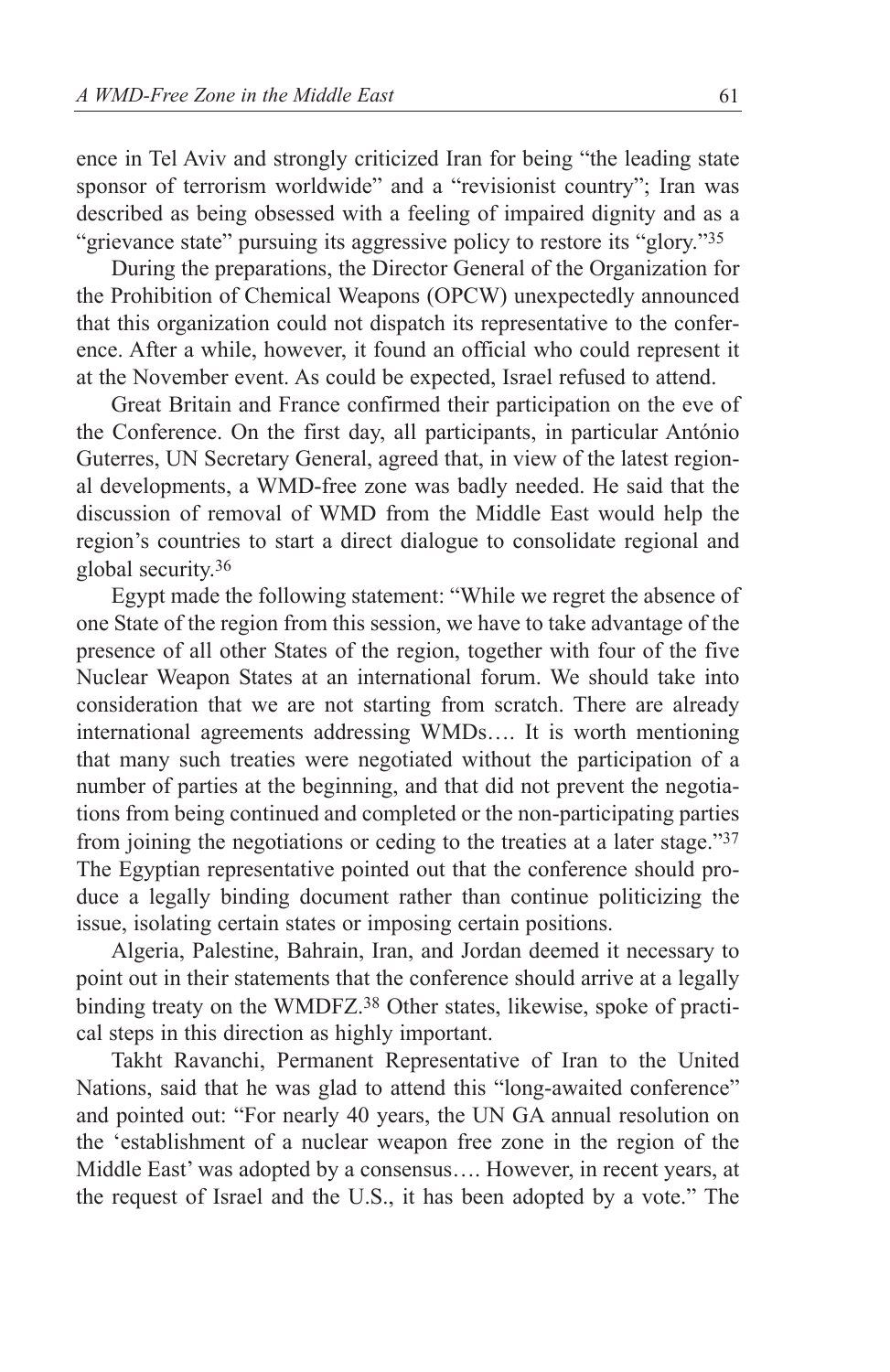Iranian diplomat pointed to Israel's arsenal of WMD, its refusal to join the CWC and CCD and "the latest NPR of the United States that allows the use of nuclear weapons even against the non-nuclear-weapon States Parties to the NPT"39 as the highest obstacles. "WMD has no place in our national defense doctrine," he highlighted. "Our well-known position is total, irreversible and verifiable elimination of these inhumane weapons."40 At the same time, the future WMDFZ Treaty would be related to "the total elimination of nuclear weapons and other weapons of mass destruction in the Middle East"; he said nothing of the delivery means.

Amal Mudallali (Lebanon) said that "Israel's 80 to 90 nuclear warheads are a major source of concern at a time when the non-proliferation landscape is weak and the pillars of the arms control regime are dying."41 She pointed out that an absence of certain countries was not constructive and did not lead to any positive solutions. "Israel's nuclear policy is premised on the principle of deterrence," she said and quoted Henry Kissinger, former Secretary of State of the United States, as saying that "absolute security for one nation means absolute insecurity for all others."42

The representative of Saudi Arabia pointed out that Israel continued to hinder all attempts to build a regional WMD-free zone. This means that the efforts of the international community, not only of the region's states, invested in the project were wasted.43 The Saudi diplomats believed that the November Conference would be successful if it confirmed political will and recognized the previous agreements and treaties, the continuity of the experience of the already existing zones and an indiscriminate constructive dialogue based on a consensus. Kuwait, Egypt, Iraq, the UAE, Morocco, and Algeria agreed.

The Permanent Observer for the State of Palestine said that Israel's boycott "is a serious threat that looms over the prospect of international peace and security."44 He called on all sides to use pressure to persuade Israel to join the non-proliferation and disarmament treaties. Palestine pointed out that nuclear weapons were an existential threat that contradicted the norms of international humanitarian law and were, therefore, illegal. Its representative stressed the importance of the Treaty on the Prohibition of Nuclear Weapons (TPNW) as a supplement to NPT. Libya agreed with this.

Syria expressed its hope that while the Conference would "build true momentum towards its objective, the absence of Israel and the United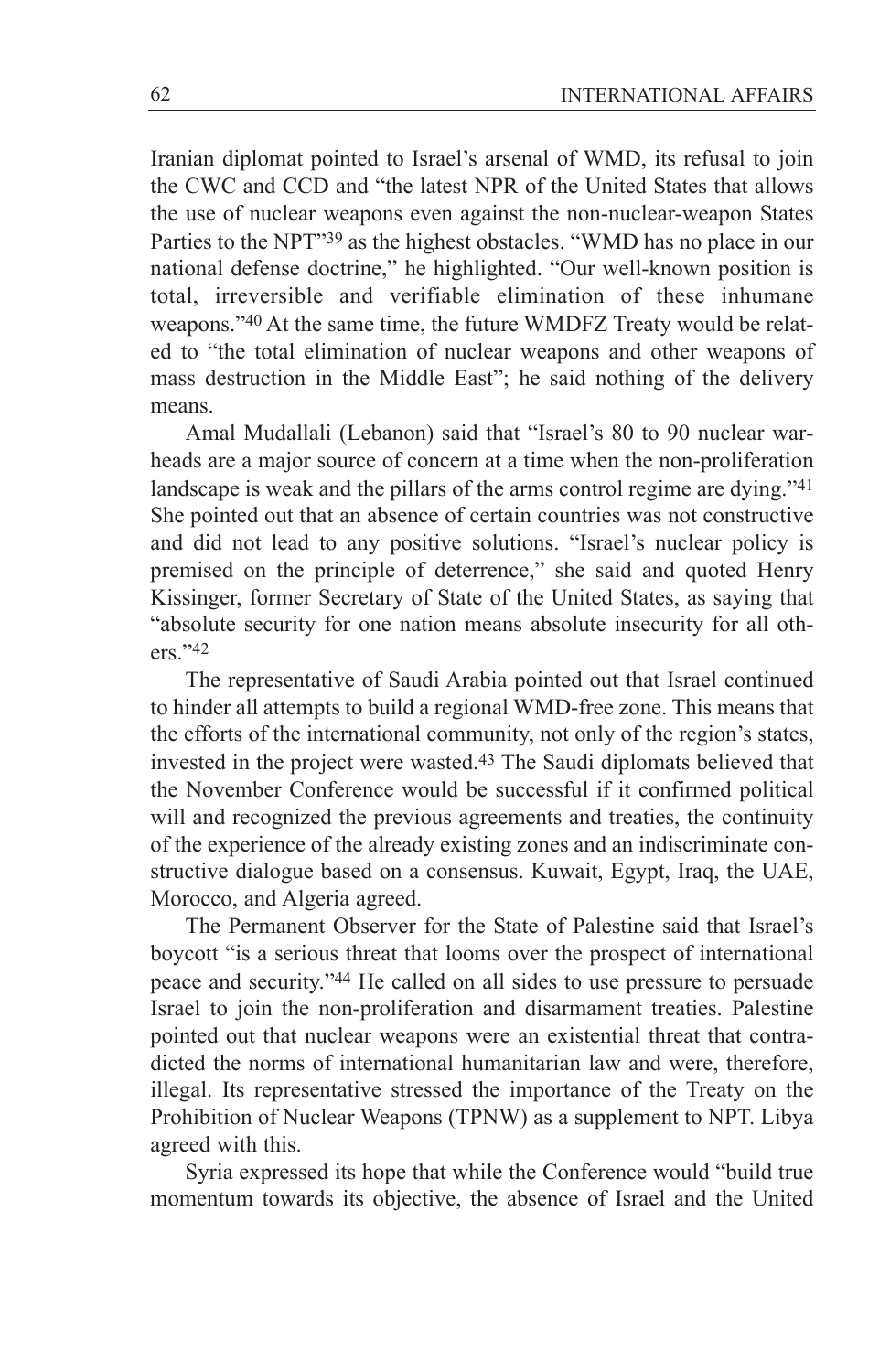States sends a negative message that demonstrates that their allegations about the presence of weapons of mass destruction in the region are just political manoeuvres."45 Its representative pointed out that while Washington supports non-proliferation across the world, it says nothing about Israel and occupies an opportunistic position.

Iraq pointed out that "the Middle East is unique, given an ongoing arms race, ballooning military spending and the duration of the Arab Israeli conflict. By sticking to 'fallacious pretexts,' Israel is encouraging others to seek weapons of mass destruction in pursuit of strategic balance. Before such a nuclear-weapon-free zone can be established, Israel must join the Non‑Proliferation Treaty, accept the safeguards regime of the International Atomic Energy Agency (IAEA), and declare and dismantle all of its weapons of mass destruction."46

The UAE spoke of the conference as a chance to reach mutual understanding among the region's states on the WMD-free zone and to realize positive changes in the Middle East that required political will, creative diplomacy and real leadership rather than a fake one. Its representative deemed it necessary to stress that all region's states, as well as the statescoauthors of the 1995 resolution, should be actively involved in the process.47

Morocco defined inadequate efforts by and an absence of key players at the talks on legally binding agreements as the highest obstacle on the road toward complete prohibition of nuclear weapons. It warned that terrorist groups might acquire WMD and reminded that the Middle East was the cradle of cultures, civilizations and trade as well as of wars and conflicts. Lebanon, Libya, Algeria, Qatar, and Saudi Arabia agreed with the above and indicated that the Middle East is the only region that so far had failed to move toward a WMD-free zone.

"Emphasizing the right of all States to the peaceful uses of nuclear energy, Bahrain's representative said that many countries had concerns about the safety and security of nuclear plants on the borders of their neighbors. The proposed treaty must allow States to develop peaceful nuclear programs – under IAEA safeguards – to achieve the Sustainable Development Goals."48 Yemen supported the idea and said that "this right should not be infringed upon for political reasons."49

Great Britain, one of the extra-regional participants, made the following statement: "We remain disappointed that the Decision of the UN General Assembly that led to the creation of this Conference was tabled by the Arab Group without the support of all states of the region… such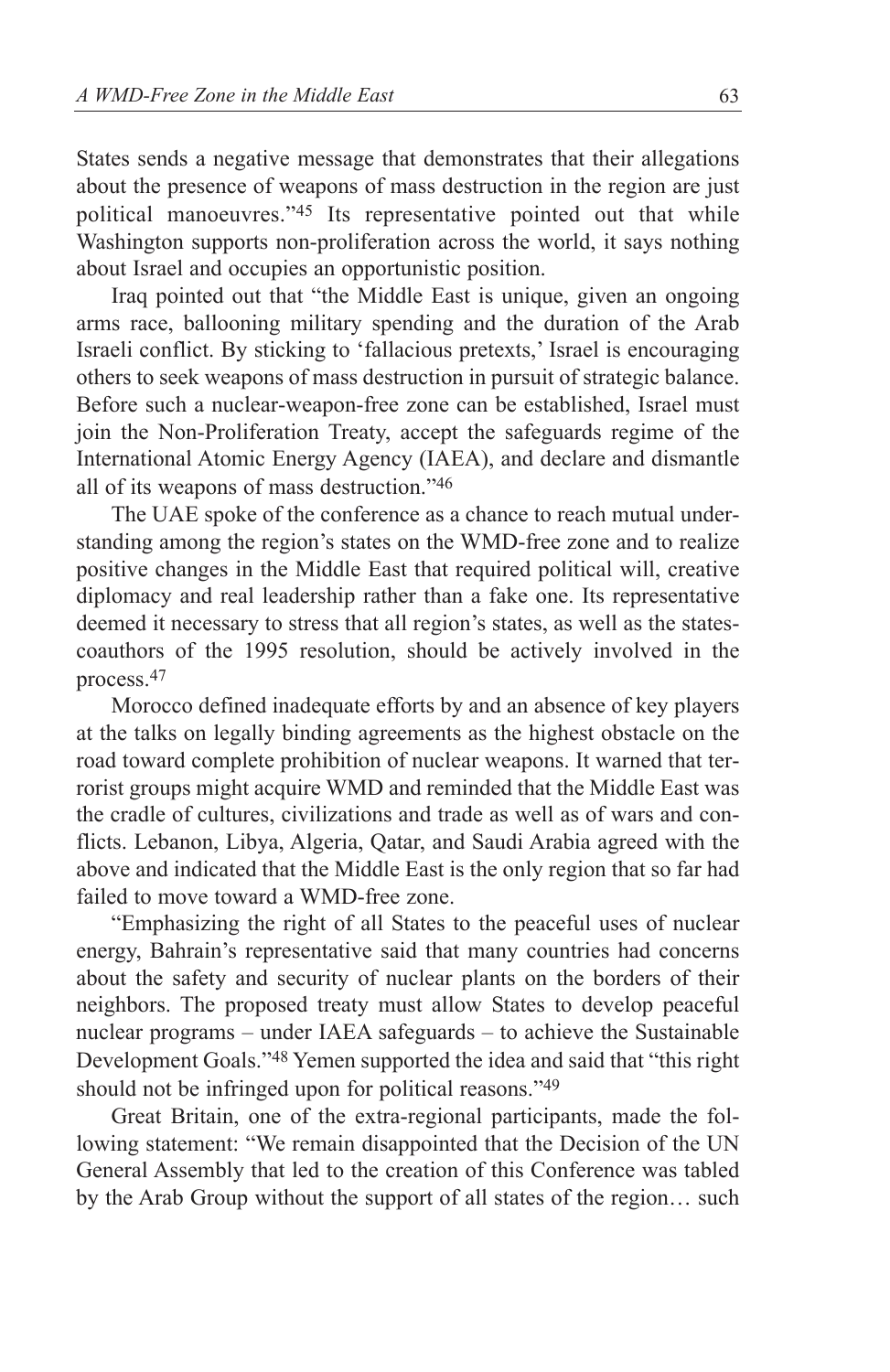zones must be established on the basis of arrangements freely arrived at among the states of the region concerned and that initiating to pursue such zones must be pursued by all states of the region…. We also take this opportunity to strongly urge Syria to return to full compliance with all unresolved issues and cooperate with the IAEA and JCPOA in connection with the all unresolved issues."<sup>50</sup>

Having criticized a "certain state" seeking domination in the security sphere by fanning geopolitical rivalry between great powers and putting its interests above the interests of other states, China said that it supported the dialogue between the Middle Eastern countries on all regional security issues and hoped that the Conference would be highly constructive. This would give a chance to all interested sides to join the talks on the zone sometime in the future and would create favorable conditions for 2020 RC. Beijing was firmly convinced that the nuclear states should extend their political support to the establishment of the zone and regretted that certain states refused to attend the November negotiations; it also hoped that in the future the U.S. would demonstrate more reliability as one of the NPT depositaries with certain obligations.51

France, in turn, declared that the Conference would succeed if the participants avoided attempts at isolating some states; on the contrary, they should create an atmosphere of trust without which no consensus would be possible. It called on Iran to follow the JCPOA and discontinue illegal trafficking of weapons in the region. It was pointed out that establishment of the WMDFZ needed innovational ideas: all states of the region should have access to the instruments of the non-proliferation regime while the frameworks of cooperation with the IAEA in the sphere of nuclear energy should be clearly outlined jointly with the Agency.52

Having hailed the beginning of the Conference, Russia expressed its conviction that Washington would not be able to fulfill its obligations as one of the authors of the 1995 Resolution. The Russian representative deemed it necessary to point out that an inclusive process that took into account the experience of the already existing zones was highly important.53 Mikhail Ulyanov said that the participants did their best not to concentrate on the differences between the sides and added that "the states that have not yet joined the Conference can do this later since the process of elaboration of the treaty on the zone will be fairly long. The Decision of the General Assembly presupposes annual sessions […] until the process has been completed by a treaty."54 The second session is scheduled for November 16-20, 2020. Vladimir Ermakov, Director of the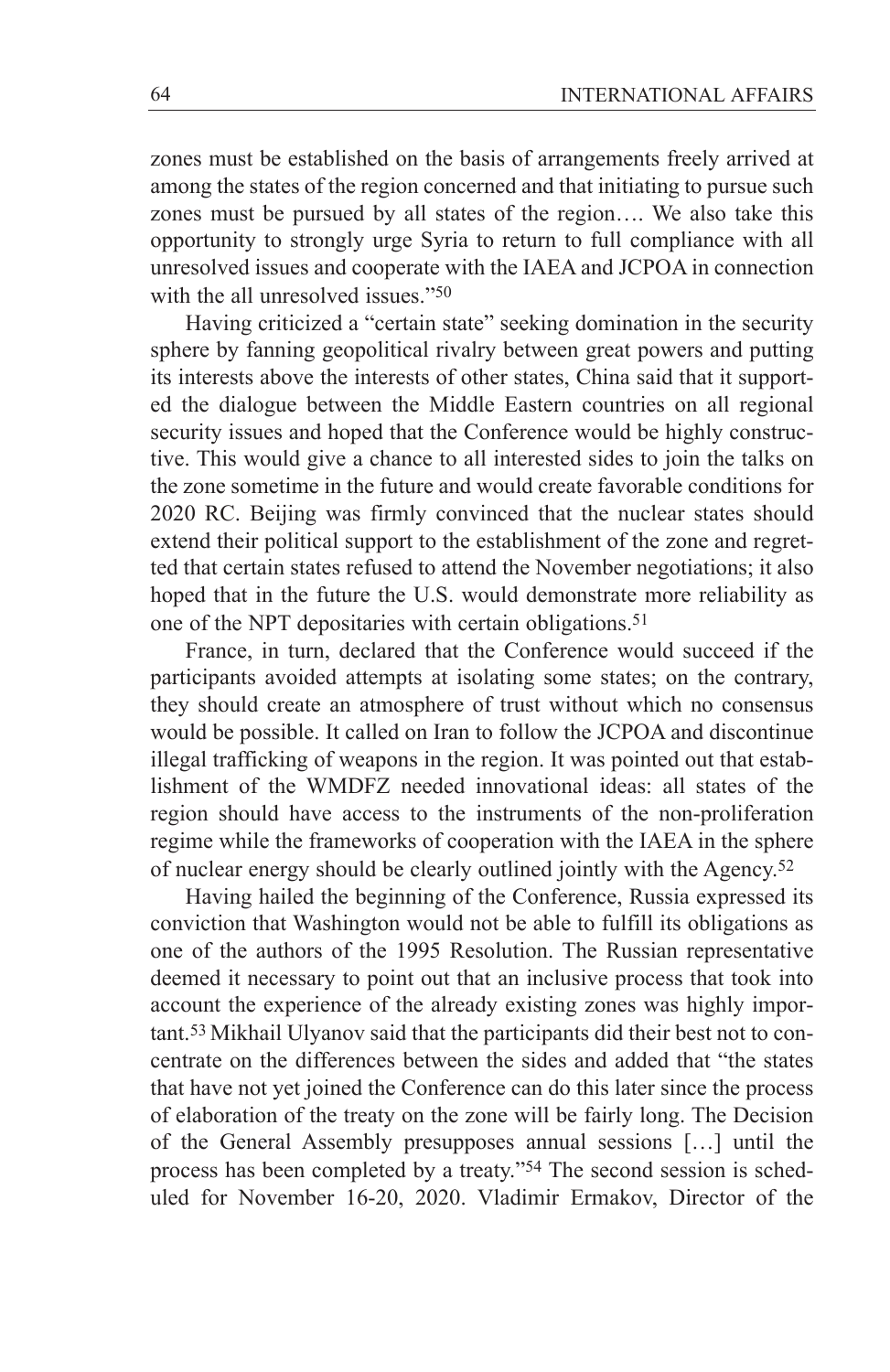Department for Nonproliferation and Arms Control (DNAC) at the Foreign Ministry of Russia, pointed to the fact that those who represented the Arab states carefully avoided any critical remarks related to Israel to give it a chance to join the process in the future without problems.55

After five days of discussions, the participants passed a political Declaration, which said, in particular: "We declare our intent and solemn commitment to pursue in accordance with relevant international resolutions, and in an open and inclusive manner with all invited States, the elaboration of a legally binding treaty to establish a Middle East zone free of nuclear weapons and other weapons of mass destruction, on the basis of arrangements freely arrived at by consensus by the States of the region"; "…the establishment of a verifiable Middle East zone free of nuclear weapons and other weapons of mass destruction would greatly enhance regional and international peace and security" and "could contribute to building regional and international confidence." An open-ended invitation was extended to all States of the region "to lend their support to this Declaration and to join the process."56

### **As Seen From Russia**

HAS the November Conference created favorable conditions for 2020 RC?

Let us sum up all positive aspects. First, attended by many of the regional states and four out of five nuclear states, the November Conference launched practical realization of the 1995 Resolution. Second, the arguments of those who were holding forth about its noninclusive nature do not hold water: any state can join at its second and later sessions. Third, its political declaration demonstrated that all participants were determined to work together and, fourth, the talks revealed the mutually complementary nature of two platforms – the NPT Conference and the UN Conference – where the WMD-Free Zone could be discussed.

The contradictions between the main groups of players – the Arab League, on the one hand, and the U.S. and Israel, on the other – have not yet been resolved. So far there are no signs that Israel and the United States would change their attitude to the processes launched on the UN platform. "It is regrettable that some States (Israel and the United States) had urged the IAEA (and other relevant international organizations) not to attend the November Conference."57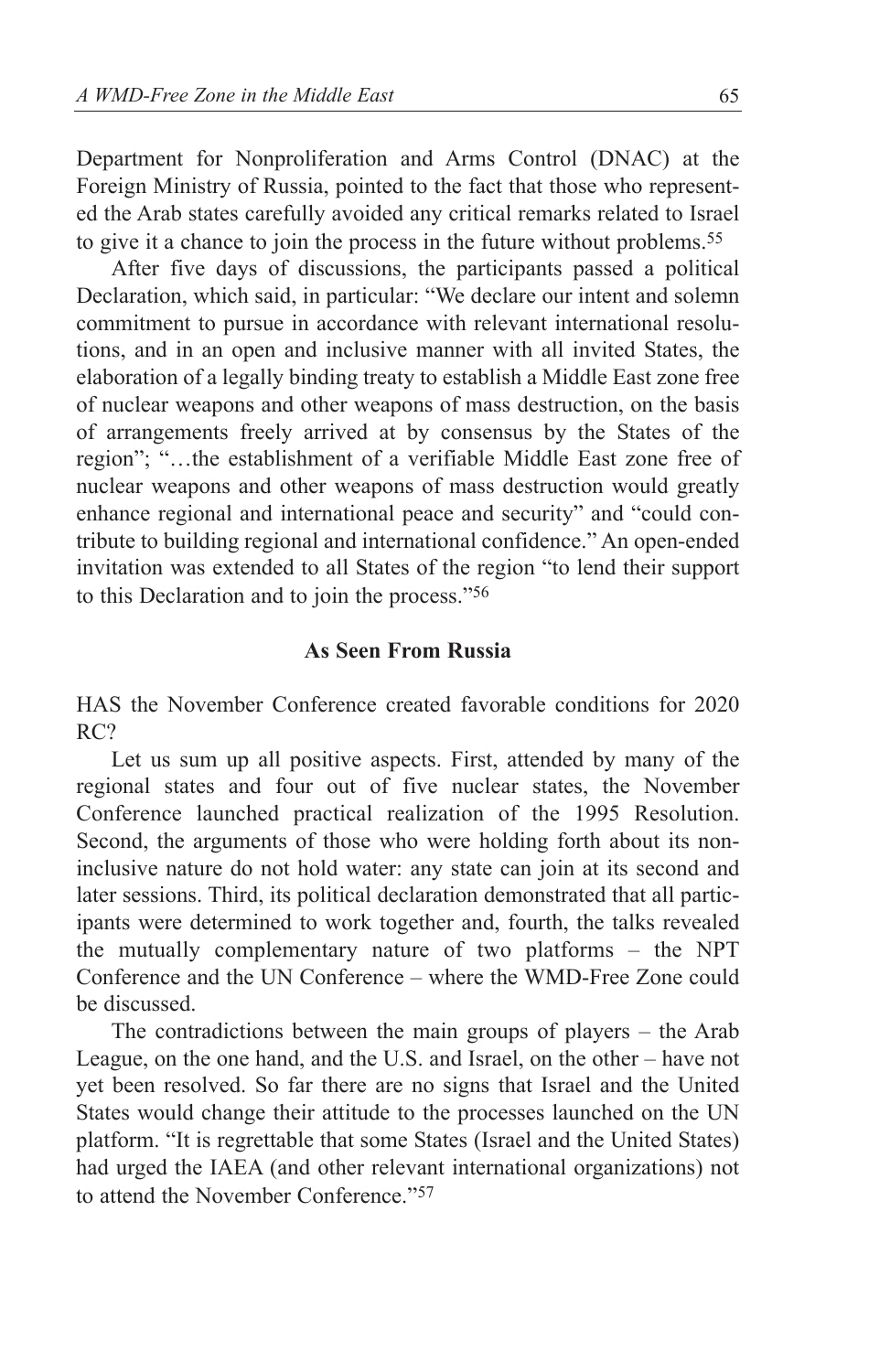We can hardly assess to what extent the world has moved away from the negative agenda to concentrate on the common approach to the current issue. Today, it seems that the WMD-free zone discussion at the future 2020 RC will be less vehement than at the 2015 RC: the steam has been blown off, at least for a short while.

Starting with 1995, the Russian Federation is working consistently to make a WMDFZ in the Middle East a reality and applies its efforts to general as well as very specific points. It did more than any other state to remove chemical weapons from Syria; for many years or even decades, Russia was insisting on diplomatic measures to prevent the appearance of another nuclear state in the region (Iran). Consistent diplomatic efforts were crowned with the JCPOA, which made Iran's nuclear program clear and transparent. It is not Russia's fault that JCPOA is falling apart at the seams. Moscow is doing its utmost to preserve it and guarantee that Iran will remain within its NPT obligations for a long time and that these obligations will be verified.

The Middle East is situated dangerously close to the borders of Russia and its CSTO allies which means that the WMDFZ fully corresponds to Russia's national interests. Moscow is interested in removing WMD from the periphery of the Middle East; this refers to Turkey in the first place (American nuclear weapons still remain on its territory). The nuclear potential of Israel does not threaten the Russian Federation in view of their recently deepened partnership; on the whole, however, it is a destabilizing factor in the region and its periphery.

This means that Russia should insist today and in the future, despite the unfavorable international situation and Washington's skepticism or even open opposition, on the WMD-free zone in the Middle East. This consistent approach is appreciated by our partners in the region, Egypt in the first place. Those regional states that still have doubts about Russia's position (as are the Gulf monarchies) cannot ignore the fact that this position is absolutely clear, logical, independent, and free from short-term considerations.

Russia, however, cannot do homework for those who are responsible for the agenda, that is the region's states. By acting consistently to create favorable conditions for a WMD-free zone in the Middle East, Russia cannot and should not do the jobs of others. Security in the region is the concern of its countries. The Middle East is full of conflicts and peace is a rare guest there. The WMD stationed in the region have already caused catastrophes when Iraq used chemical weapons against Iran. We should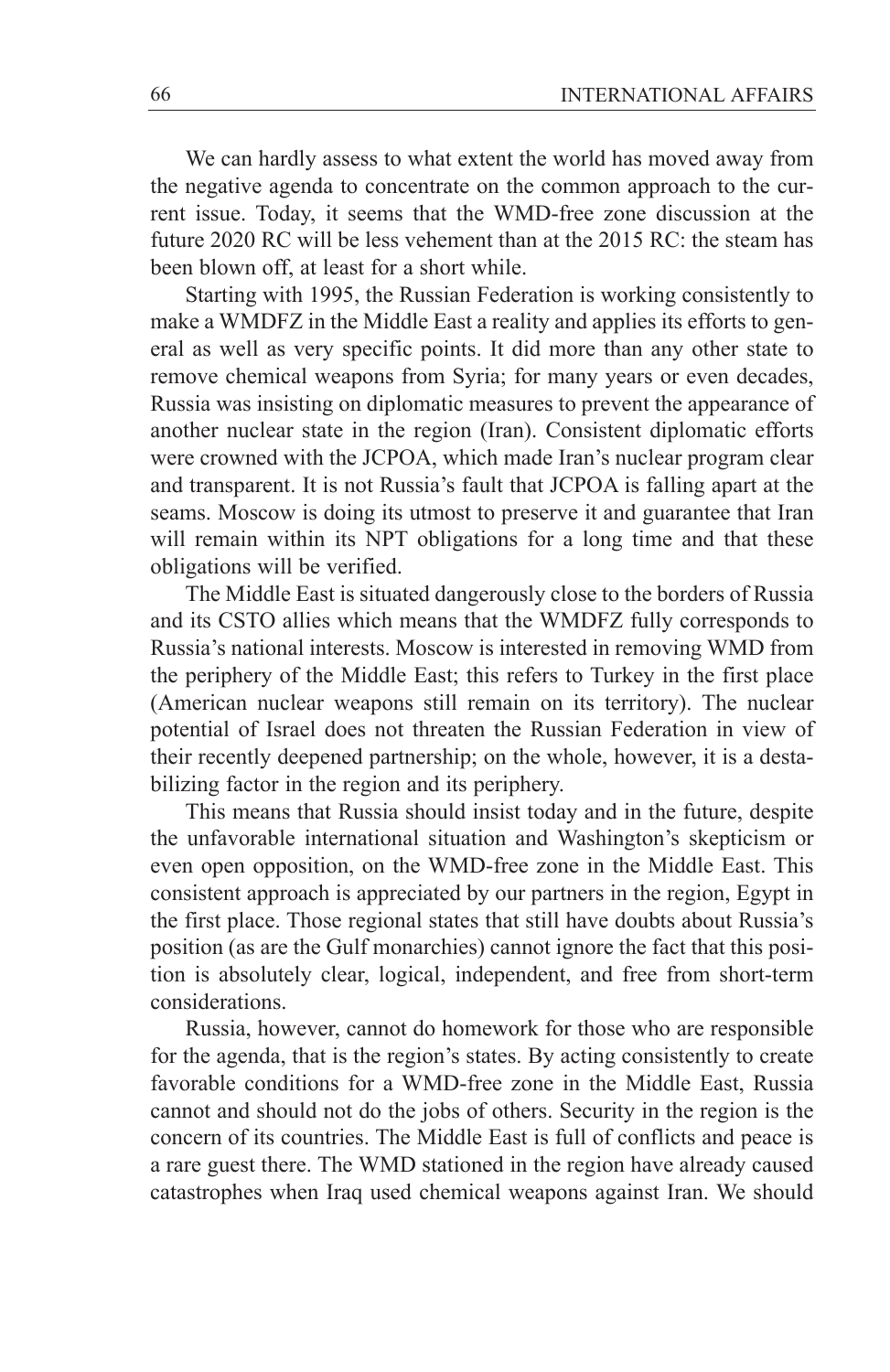do everything to prevent catastrophic repetitions. It is even more important to prevent proliferation of nuclear weapons and military nuclear technologies in the Middle East.

#### **NOTES**

 $\mathcal{L}_\text{max}$ 

1 Zayavlenie TASS // *Izvestia.* 1958. No. 18, p. 2.

2 Nuclear-Weapons-Free Zones: Proposals and Prospects // CIA: Directorate of Intelligence. January 1984 // https://www.cia.gov/library/readingroom/docs/CIA-RDP84S00895R000200070004-8.pdf (accessed: 19.12.2019).

3 Final Document – Part II (NPT/CONF.III/64/II). 1985 // UNODA // https://unodaweb.s3-accelerate.amazonaws.com/wp-content/uploads/assets/WMD/Nuclear/pdf/finaldocs/1985%20-%20Geneva%20-%20NPT%20Review%20Conference%20- %20Final%20Document%20Part%20II.pdf (accessed: 19.12.2019).

4 Orlov V. *Perspektivy mezhdunarodnogo rezhima nerasprostraneniya yadernogo oruzhia vo vtoroy polovine 90-kh gg. i konferentsia 1995 g. po prodleniyu Dogovora o nerasprostranenii yadernogo oruzhiya*// Doctorate thesis. Moscow, 1997. 186 pp.

5 Orlov V. "Dnevnik DNYAO. Kak prodlevali Dogovor o nerasprostranenii yadernogo oruzhiya," *Yaderny kontrol.* Moscow: PIR-TsPI, 1995. No. 6, June, pp. 4-10.

6 Rezolyutsia po Blizhnemu Vostoku. 1995 // https://undocs.org/pdf?symbol=ru/ NPT/CONF.1995/32(PartI) (accessed: 11.12.2019).

7 Kislyak S. "Rossiya vystupila protiv togo, chtoby raskolot konferentsiyu na lager pobediteley i gorstku pobezhdennykh," *Yaderny kontrol.* Moscow: PIR-TsPI, 1995. No. 6, June, pp. 16-17.

8 Lewis D. *Three NPT Snapshots – and Some Lessons and Implications for Rebuilding U.S.-Russian Cooperation*. 2016 // http://www.pircenter.org/media/content/files/13/ 14813159450.pdf (accessed: 19.12.2019).

9 Final Document – Volume I (NPT/CONF.2000/28 (Parts I and II)). 2000 // UNODA // https://undocs.org/NPT/CONF.2010/50%20(VOL.I) (accessed: 19.12.2019).

10 Konferentsiya 2010 goda po rassmotreniyu deystviya DNYAO (spravochnaya informatsiya) // mid.ru. 2010 // http://www.mid.ru/adernoe-nerasprostranenie/-/asset\_publisher/JrcRGi5UdnBO/content/id/232558 (accessed:11.12.2019).

11 These issues will be discussed in more detail in: Orlov V., Artemenkova N. *Voprosy zony, svobodnoy ot yadernogo i inogo oruzhiya massovogo unichtozheniya na Blizhnem Vostoke: podkhody i interesy Rossii.* Collective monograph of the Diplomatic Academy of the MFA of Russia to be issued in the first half of 2020.

12 Müller H. *The NPT Review Conferences* // Institute for National Security Studies. 2014, pp. 17-26.

13 Orlov V. "A Nuclear-Weapon-Free Middle East: Looking for Solutions," *International Affairs.* 2011. No. 4, pp. 6-21 // https://interaffairs.ru/jauthor/material/473 (accessed: 04.01.2020).

14 Statement by the Delegation of the Russian Federation. Implementation of Resolution on the Middle East // http://www.reachingcriticalwill.org/images/documents/ Disarmament-fora/npt/prepcom09/statements/8MayME\_Russia.pdf (accessed: 19.12.2019).

15 The International Uranium Enrichment Center (IUEC) in Angarsk was established on September 5, 2007 by Russia and Kazakhstan following the Agreement between the Government of the Russian Federation and the Government of the Republic of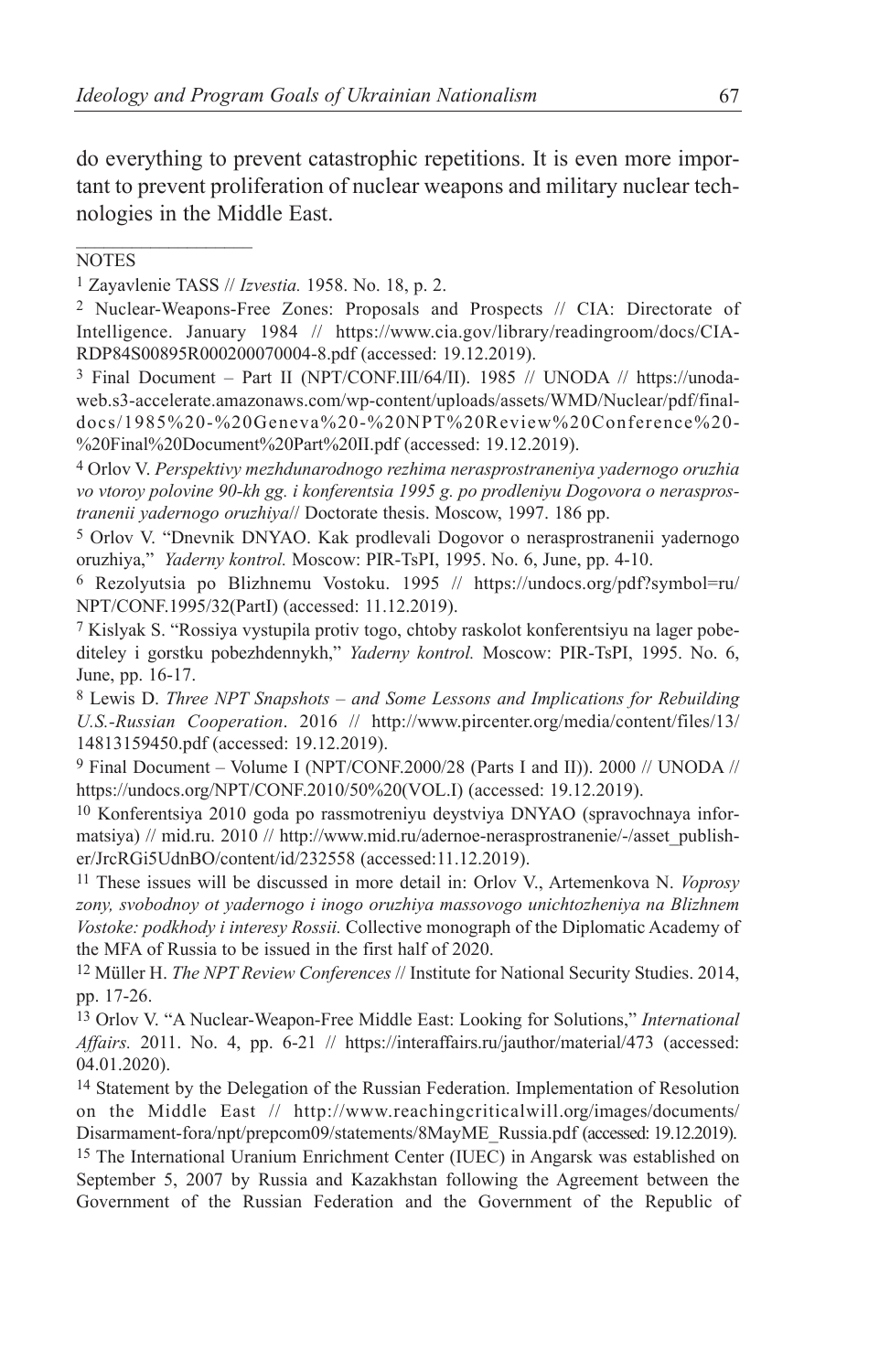Kazakhstan on May 10, 2007. It is an international enterprise set up to provide access to nuclear fuel cycle services, including enrichment under IAEA control. Armenia and Ukraine have already joined the Agreement. The center is open to all other states that fulfill their obligations within the NPT // http://www.iuec.ru/about

16 2010 Review Conference of the Parties to the NPT Final Document. Conclusions and recommendations for follow-on actions // https://undocs.org/NPT/CONF.2010/50%20 (VOL.I) (accessed: 11.12.2019).

17 Trushkin I. "Blizhnevostochnaya zona, svobodnaya ot oruzhiya massovogo unichtozheniya: ot idealov k realnosti," *Indeks bezopasnosti.* No. 3 (98). Vol 17. Moscow: PIR-Center, 2011, p. 58.

18 Ukaz Prezidenta RF "O merakh realizatsii vneshnepoliticheskogo kursa Rossiyskoy Federatsii." May 7, 2012 // http://kremlin.ru/events/president/news/15256 (accessed: 11.12.2019).

19 Vystuplenie rukovoditelya delegatsii Rossiyskoy Federatsii na pervoy sessii Podgotovitelnogo komiteta Konferentsii 2015 g. po rassmotreniyu DNYAO. May 8, 2012 // http://rusmission.org/5/1/2465 (accessed: 19.12.2019).

20 Artemenkova N. "Chto zhdet dialog o sozdanii bezyadernoy zony na Blizhnem Vostoke v 2019 godu?" *Yaderny kontrol.* February 2019. Issue 2 (508) // http://pircenter.org/articles/2191-5273131 (accessed: 11.12.2019).

21 Trushkin I. *Otnoshenie SShA i Rossii k provedeniyu v 2012 g. Konferentsii po sozdaniyu ZSOMU na Blizhnem Vostoke.* 2012 // http://www.rusus.ru/print.php?id=348#sdendnote26anc (accessed: 11.12.2019).

22 Soobshchenie dlya SMI po voprosu o Konferentsii po sozdaniyu ZSOMU, a takzhe sredstv ego dostavki na Blizhnem Vostoke. November 24, 2012 // http://www.mid.ru/foreign\_policy/international\_safety/disarmament/-/asset\_publisher/rp0fiUBmANaH/content/id/133378 (accessed: 11.12.2019).

23 Towards a Regional Dialogue in the Middle East: An Israeli Perspective. April 30, 2015 // https://undocs.org/NPT/CONF.2015/36 (accessed: 11.12.2019).

24 Konferentsiya po voprosu sozdaniyu na Blizhnem Vostoke ZSOMU. Rabochiy dokument Rossii. May 14, 2015 // https://undocs.org/NPT/CONF.2015/WP.57 (accessed: 17.12.2019).

25 Konferentsiya po DNYAO zavershilas bez itogov // RIA Novosti. 2015. May 23// https://ria.ru/20150523/1066056952.html (accessed: 24.11.2019).

26 Ambassador Robert Wood: NPT PrepCom Cluster 2: Regional Issues. April 30, 2018 // https://geneva.usmission.gov/2018/04/30/ambassador-robert-wood-npt-prepcom-cluster-2-regional-issues/ (accessed: 24.11.2019).

27 Rabochiy dokument Rossii. Konferentsiya po voprosu o sozdanii na Blizhnem Vostoke ZSOMU. 2017 // http://undocs.org/NPT/CONF.2020/PC.I/WP.31 (accessed: 18.12.2019).

28 Establishing Regional Conditions Conductive to a Middle East Free of Weapons of Mass Destruction and Delivery Systems // Working Paper (USA). April 19, 2019 // https://undocs.org/NPT/CONF.2020/PC.II/WP.33 (accessed: 18.12.2019).

<sup>29</sup> Statement by the Arab Republic of Egypt. The Second Session of the Preparatory Committee to the 2020 NPT Review Conference. April 30, 2018 http://statements.unmeetings.org/media2/18559690/egypt-printer\_20180430\_174247.pdf (accessed: 18.12.2019).

30 General Assembly decision A/73/546. 22 December 2018 // http://statements.unmeetings.org/media2/18559690/egypt-printer\_20180430\_174247.pdf (accessed: 04.01.2020).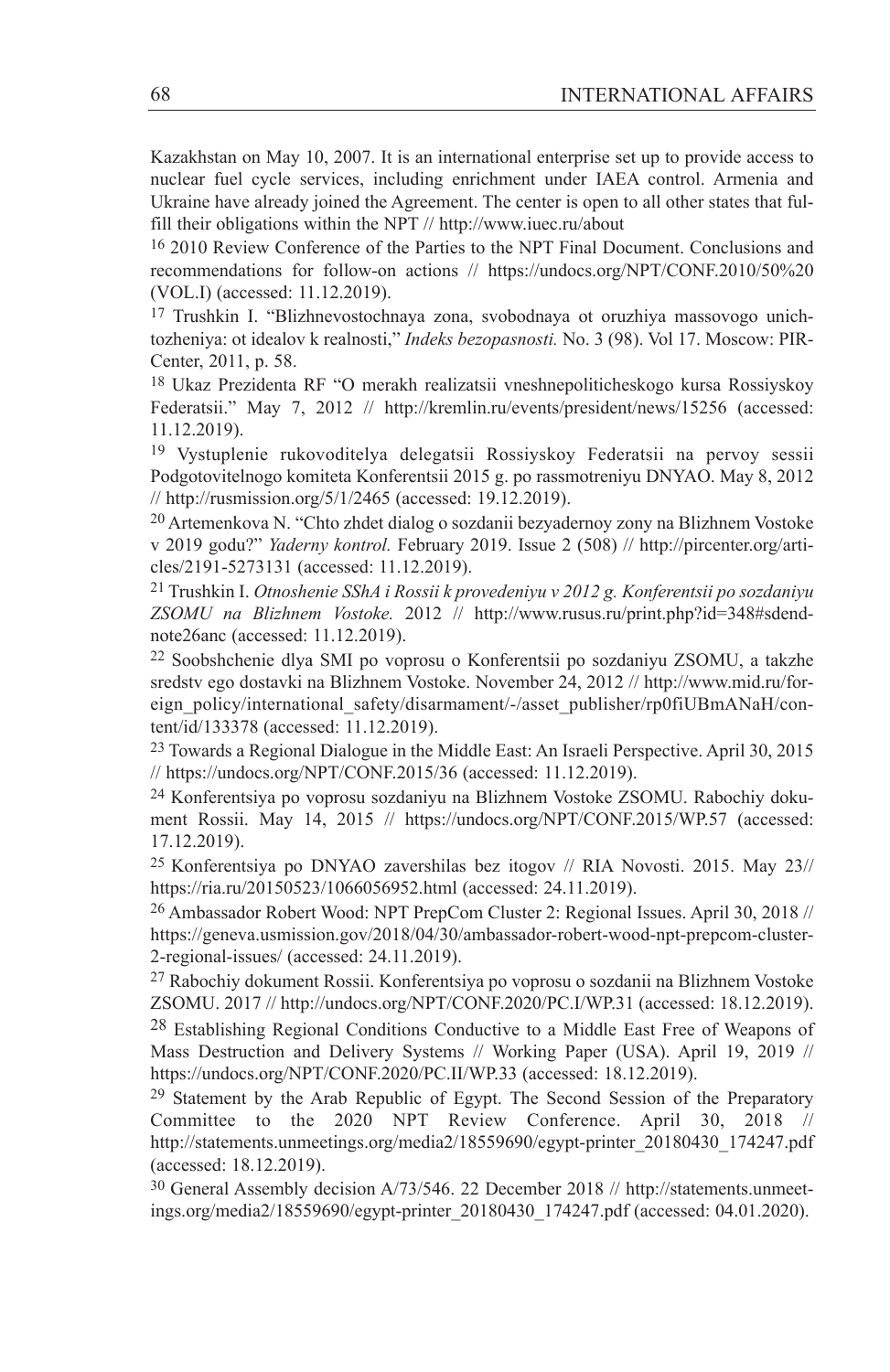<sup>31</sup> The Advisory Board recommended to the Secretary General to discuss with the three NPT depositary states how to accelerate the process of the establishment of WMDFZ in the Middle East; to organize consultations with the region's states; the Secretary General should invite, in its own name and the name of the three depositary states as co-sponsors; all states of the Middle East should as promptly as possible resume consultations on the preparation of the conference on the establishment of the WMDFZ based on the decision of the 2010 RC; the region's states should arrive at a consensus without outside interference within the format of a dialogue created with the help of the co-sponsors.

The Advisory Board suggested that the roles and functions of the co-authors of the 1995 Resolution and the Facilitator should be strictly specified: they should monitor the observation of the initial mandate issued by the 1995 and 2010 Review Conferences to prevent any attempts to move away from it by the region's countries; formulate ideas and decisions designed to overcome all problems that might emerge at the negotiation table; assess the progress achieved at the meetings and inform the RC and its PC about it; discuss possible involvement of the UN SC in the process.

It was suggested that during the period of preparations, the conference participants should refrain from attacks or threats of attacks or cyberattacks against all declared nuclear objects functioning under the IAEA guarantees. The sides should arrive at a Roadmap on gradually moving all objects of the region's nuclear infrastructure under the IAEA guarantees; they should reach an agreement on prompt adoption by all countries of the region all-inclusive IAEA guarantees and an additional protocol; set up a permanent regional mechanism of the confidence measures in the nuclear, chemical and biological spheres; call on those of the region's states that have not yet ratified the Comprehensive Nuclear-Test–Ban Treaty (CTBT) to do this. The complete text can be found on the UN site // https://www.un.org/ga/search/view doc.asp?symbol=a/71/176&referer=/english/&Lang=R (accessed: 18.12.2019).

32 Vystuplenie postoyannogo predstavitelya Rossii pri mezhdunarodnykh organizatsiakh v Vene M.I. Ulyanova na sessii Soveta upravlyayushchikh MAGATE po voprosu o sozdanii ZSOMU. November 23, 2018 // http://rusmission.org/5/1/2898 (accessed: 18.12.2019).

33 O prinyatii resheniya GA OON o sozyve Konferentsii po ZSOMU na Blizhnem Vostoke // mid.ru. 24.12.2018 // https://www.mid.ru/ru/foreign\_policy/news/-/asset\_publisher/cKNonkJE02Bw/content/id/3464102?fbclid=IwAR2L2eU-Qm9Sw9O 1CAGIZBxUa9QMNpD7tM8a0IVe7WIKd7T3x0iwtYvKFEM (accessed: 18.12.2019).

34 General Assembly, First Committee, Seventy-Fourth Session, 19th Meeting // https://www.un.org/press/en/2019/gadis3637.doc.htm (accessed: 18.12.2019).

35 Ford C. *Ideological "Grievance States" and Nonproliferation: China, Russia, and Iran* // U.S. Department of State. November 11, 2019 // https://www.state.gov/ideologicalgrievance-states-and-nonproliferation-china-russia-and-iran/ (accessed: 04.01.2020).

36 *V OON obsuzhdayut vozmoshnost sozdaniya bezyadernoy zony na Blizhnem Vostoke* // https://news.un.org/ru/story/2019/11/1367371 (accessed: 18.12.2019).

<sup>37</sup> Statement by the Delegation of the Arab Republic of Egypt at the Conference on the Establishment of WMDFZ in the Middle East // http://statements.unmeetings.org/media2/ 23329566/egypt-final.pdf (accessed: 18.12.2019).

38 *Conference on nuclear- and WMD-free zone in the Middle East adopts political declaration* / Reaching Critical Will // http://www.reachingcriticalwill.org/news/latestnews/14454-conference-on-nuclear-and-wmd-free-zone-in-the-middle-east-adopts-political-declaration (accessed: 04.01.2020).